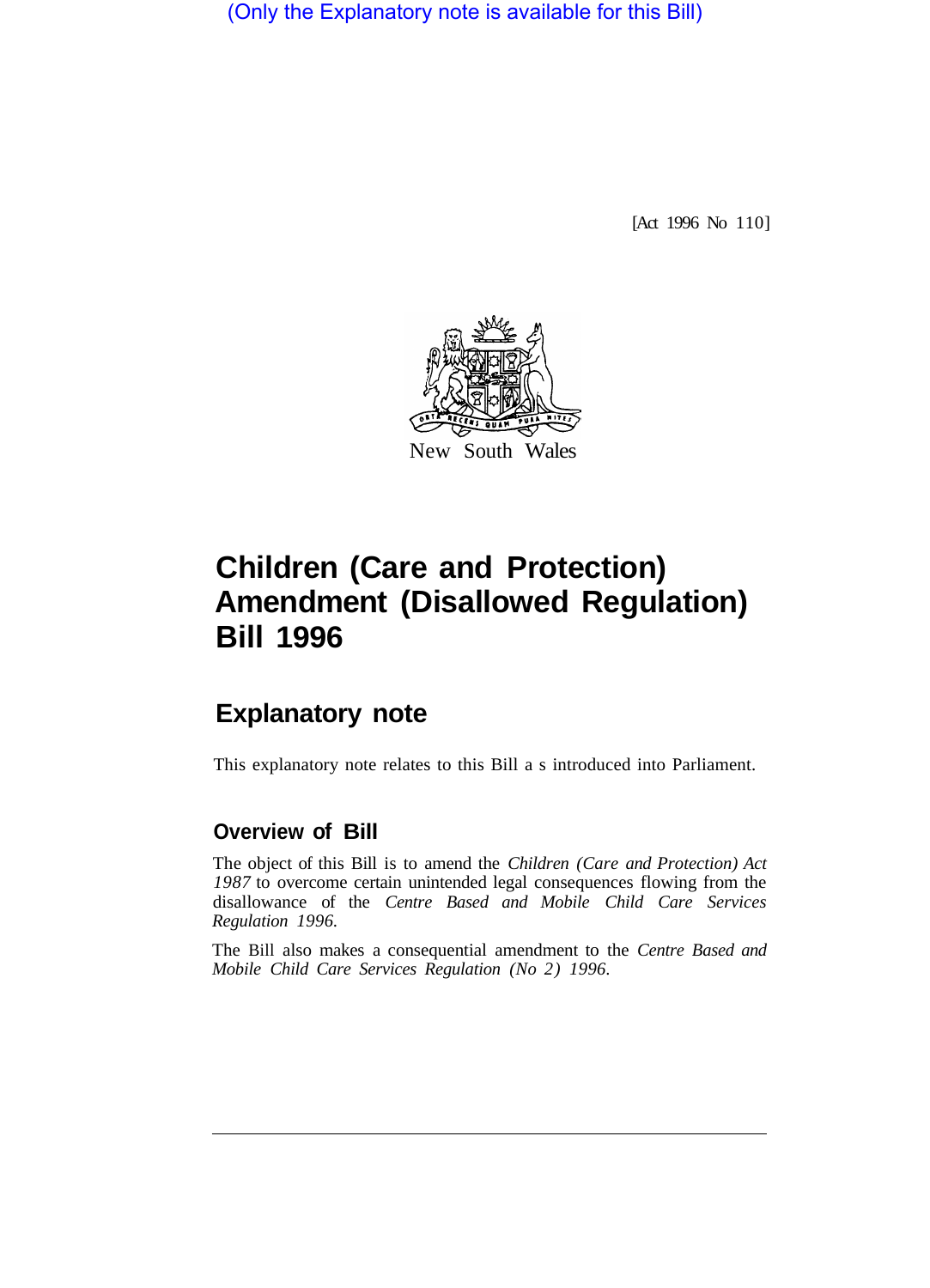Children (Care and Protection) Amendment (Disallowed Regulation) Bill 1996 [Act 1996 No 110]

Explanatory note

### Outline of provisions

**Clause 1** sets out the name (also called the short title) of the proposed Act.

**Clause 2** provides for the commencement of the proposed Act on the date of assent.

**Clauses 3** and **4** are formal provisions giving effect to the amendments to the *Children (Care and Protection) Act 1987* and the *Centre Based and Mobile Child Care Services Regulation (No 2) 1996* set out in Schedules 1 and 2.

**Clause 5** makes it clear that the amendment to the *Centre Based and Mobile Child Care Services Regulation (No 2) 1996* does not prevent the subsequent amendment or repeal of that Regulation.

#### **Schedule 1 Amendment of Children (Care and Protection) Act 1987**

The *Centre Based and Mobile Child Care Services Regulation 1996* replaced the *Centre-based Child Care Services Regulation 1989* and the *Mobile Child Care Services Regulation 1989.* The disallowance of the 1996 Regulation by resolution of the Legislative Council on 23 October 1996 together with the repeal (by the operation of section 10 of the *Subordinate Legislation Act 1989)* of the 1989 Regulations it replaced had the effect of removing from force any existing licences for the child care services prescribed as child care services under clause 3 of the Regulation. The subsequent rescission of the disallowance enabled a new Regulation (the *Centre Based and Mobile Child Care Services Regulation (No 2) 1996)* to be made but did not have the effect of restoring the licences. The new Regulation therefore included provisions (Part 6) to temporarily exempt former licensees (and authorised supervisors under the licences concerned) from the operation of certain offence provisions of the *Children (Care and Protection) Act 1987* so long as they continued to comply with the legislative provisions that would apply to them if the licences were still in force.

The proposed amendments to the Act replace those exemptions with a provision that treats the licences as having continued in force and validates any action taken during the period following the disallowance that might have been validly done if the licences had not been removed from force. It thus fully restores the status of such licensees and authorised supervisors to the status they had before the disallowance. Provision is also included to enable savings and transitional regulations to be made as a consequence of the amendments.

Explanatory note page 2